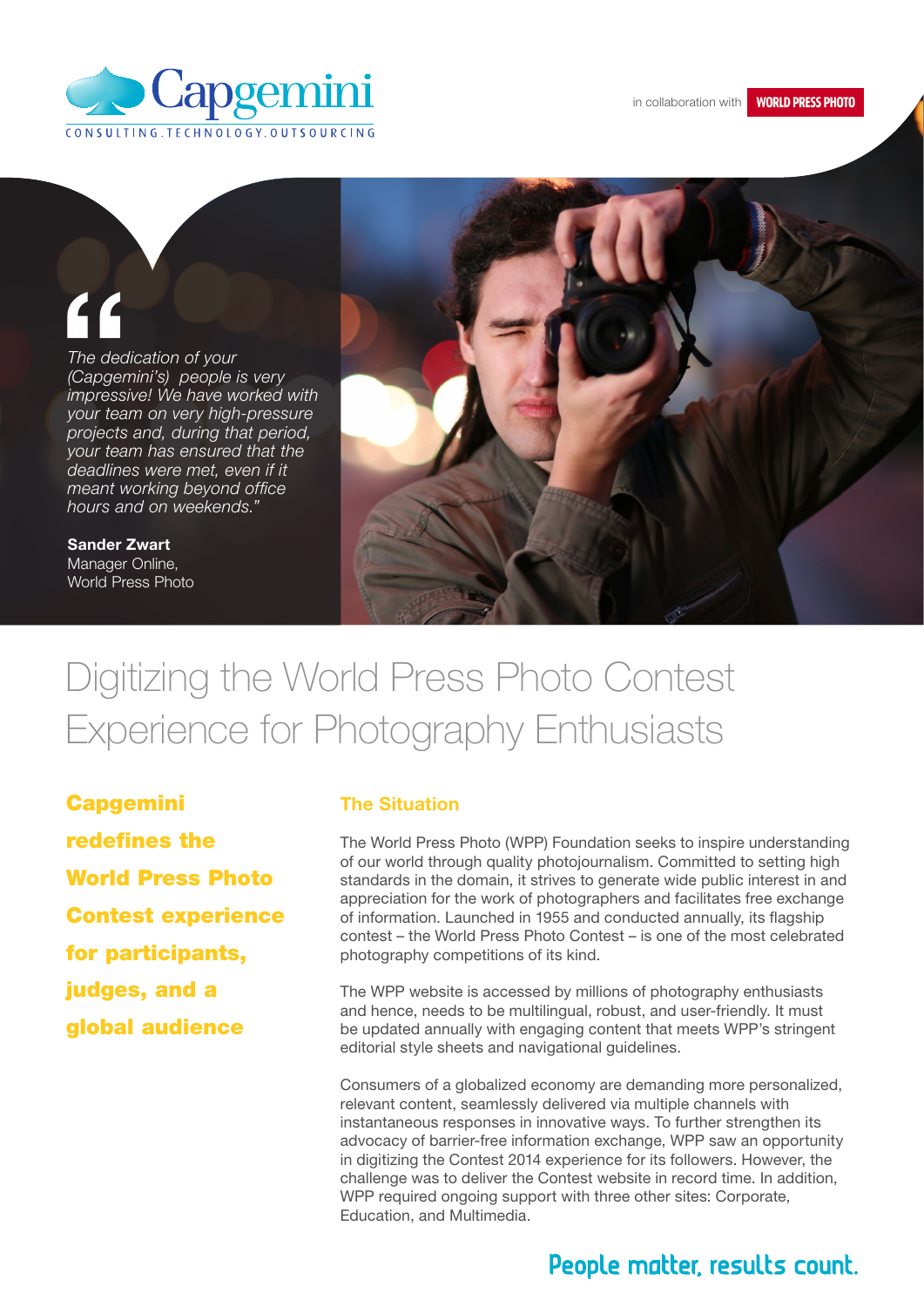#### The Solution

The Foundation engaged Capgemini Digital Customer Experience (DCX) as a technology partner to overcome the challenges. Initially, a pilot project was announced to build and test all websites – Contest 2014, Corporate, JSM 2014-Education, and Multimedia.

DCX is Capgemini's response to its clients' need to drive customercentricity through Digital Transformation. The team collaborates with organizations, bringing them closer to their customers, in order to deliver a superlative, multichannel experience. DCX solutions are built upon Capgemini's market-leading research with MIT, an unbeatable culture of collaboration, expertise in digital transformation across sectors, a strong partner portfolio, and a global delivery footprint.

The DCX team delivered the website projects with a successful launch of the Contest 2014 site well on time. The sites were in line with WPP's expectations, and the design was perfectly aligned with its style guide. The outcome was a multi-lingual, user-friendly, and engaging experience, connecting participants with the judges and a global audience. The other sites were spruced up and saw continued, business-as-usual support from Capgemini.

The Foundation also hosts an annual press conference to announce the contest awards. Its website witnesses peak traffic on this day – an equivalent of traffic over a period of four months. Capgemini created a number of automated migration scripts and facilities that allowed WPP to copy information with one click. This made the entire process much easier for WPP's Marketing and Communications teams. The team was also instrumental in the successful migration of more than 20,000 nodes and over 40GB of media files from external sources to the WPP corporate website.

### The Result

The outcome was appreciated by Sander Zwart, Manager Online, World Press Photo in his own words: *"By virtue of the industrialized process that Capgemini follows, we are able to move 80%-90% of the output to production immediately."* Following the successful delivery of these projects, WPP announced plans to explore new opportunities of collaboration with Capgemini, which include the development and testing of an all-new corporate website.